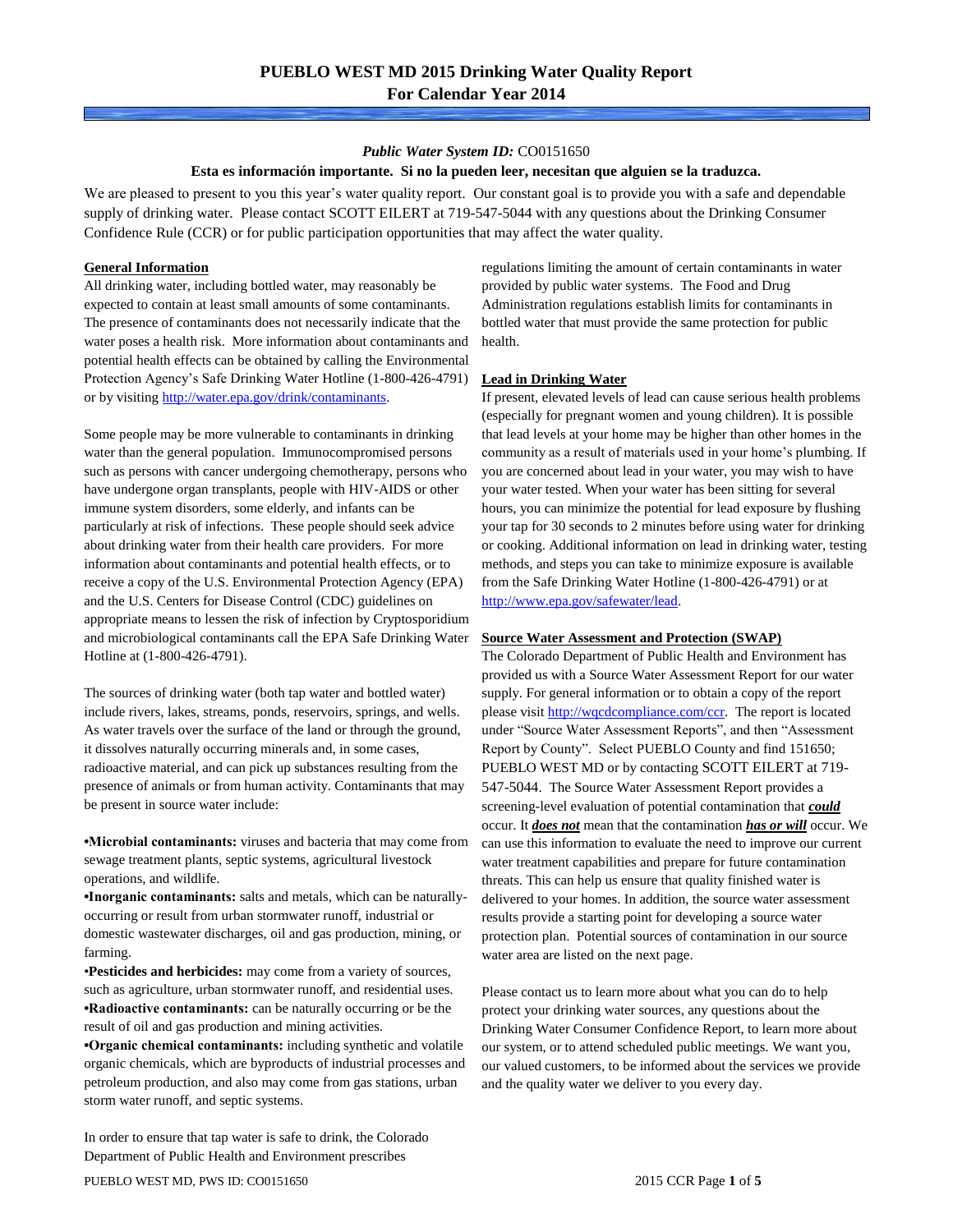## **Our Water Sources**

| <b>Source</b>    | <b>Source Type</b> | <b>Water Type</b> | <b>Potential Source(s) of Contamination</b>                                                                                                                                                                                               |
|------------------|--------------------|-------------------|-------------------------------------------------------------------------------------------------------------------------------------------------------------------------------------------------------------------------------------------|
| PUEBLO RESERVOIR | Intake             | Surface Water     | Potential sources of contamination in our<br>source water area come from:<br>Existing/Abandon Mine Sites, above and<br>below ground storage tank sites, permitted<br>wastewater discharge sites, EPA chemical<br>inventory/storage sites. |

## **Terms and Abbreviations**

- **Maximum Contaminant Level (MCL)** − The highest level of a contaminant allowed in drinking water.
- **Treatment Technique (TT)**  $A$  required process intended to reduce the level of a contaminant in drinking water.
- **Action Level (AL)** − The concentration of a contaminant which, if exceeded, triggers treatment and other regulatory requirements.
- **Maximum Residual Disinfectant Level (MRDL)** − The highest level of a disinfectant allowed in drinking water. There is convincing evidence that addition of a disinfectant is necessary for control of microbial contaminants.
- **Maximum Contaminant Level Goal (MCLG)** − The level of a contaminant in drinking water below which there is no known or expected risk to health. MCLGs allow for a margin of safety.
- **Maximum Residual Disinfectant Level Goal (MRDLG)** − The level of a drinking water disinfectant, below which there is no known or expected risk to health. MRDLGs do not reflect the benefits of the use of disinfectants to control microbial contaminants.
- **Violation (No Abbreviation)** − Failure to meet a Colorado Primary Drinking Water Regulation.
- **Formal Enforcement Action (No Abbreviation)** − Escalated action taken by the State (due to the risk to public health, or number or severity of violations) to bring a non-compliant water system back into compliance.
- **Variance and Exemptions (V/E)** − Department permission not to meet a MCL or treatment technique under certain conditions.
- **Gross Alpha (No Abbreviation)** − Gross alpha particle activity compliance value. It includes radium-226, but excludes radon 222, and uranium.
- **Picocuries per liter (pCi/L)** − Measure of the radioactivity in water.
- **Nephelometric Turbidity Unit (NTU)** − Measure of the clarity or cloudiness of water. Turbidity in excess of 5 NTU is just noticeable to the typical person.
- **Compliance Value (No Abbreviation)** Single or calculated value used to determine if regulatory contaminant level (e.g. MCL) is met. Examples of calculated values are the 90<sup>th</sup> Percentile, Running Annual Average (RAA) and Locational Running Annual Average (LRAA).
- **Average (x-bar)** − Typical value.
- **Range (R)**  $-$  Lowest value to the highest value.
- **Sample Size (n)** − Number or count of values (i.e. number of water samples collected).
- **Parts per million = Milligrams per liter (ppm = mg/L)** − One part per million corresponds to one minute in two years or a single penny in \$10,000.
- **Parts per billion = Micrograms per liter (ppb = ug/L)** − One part per billion corresponds to one minute in 2,000 years, or a single penny in \$10,000,000.
- **Not Applicable (N/A)** Does not apply or not available.

### **Detected Contaminants**

PUEBLO WEST MD routinely monitors for contaminants in your drinking water according to Federal and State laws. The following table(s) show all detections found in the period of January 1 to December 31, 2014 unless otherwise noted. The State of Colorado requires us to monitor for certain contaminants less than once per year because the concentrations of these contaminants are not expected to vary significantly from year to year, or the system is not considered vulnerable to this type of contamination. Therefore, some of our data, though representative, may be more than one year old. Violations and Formal Enforcement Actions, if any, are reported in the next section of this report.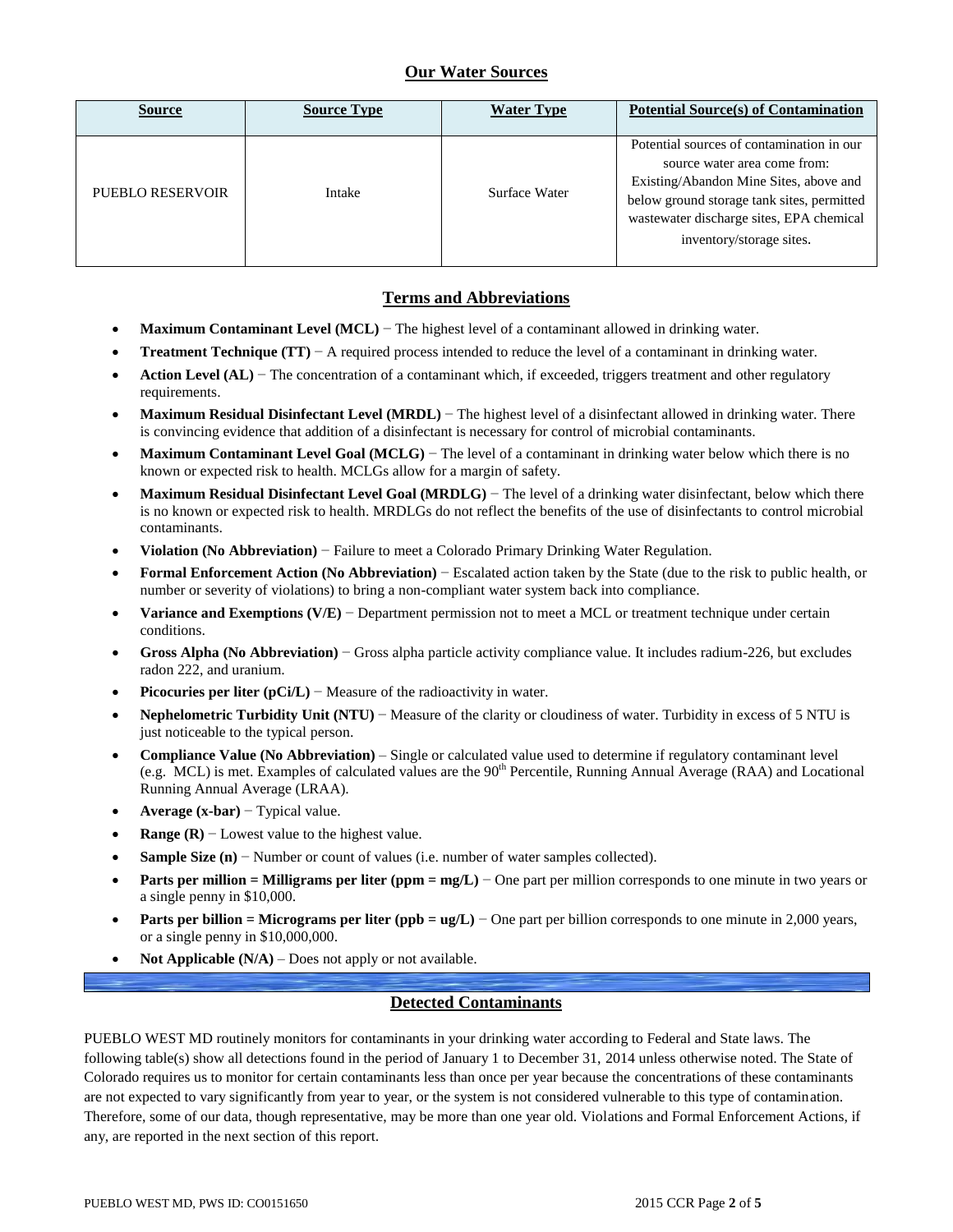**Note:** Only detected contaminants sampled within the last 5 years appear in this report. If no tables appear in this section then no contaminants were detected in the last round of monitori

| Lead and Copper Sampled in the Distribution System |                                |                                |                              |                           |                                      |                                              |                                                           |                                                                               |  |  |
|----------------------------------------------------|--------------------------------|--------------------------------|------------------------------|---------------------------|--------------------------------------|----------------------------------------------|-----------------------------------------------------------|-------------------------------------------------------------------------------|--|--|
| Contaminant<br><b>Name</b>                         | <b>Time</b><br>Period          | 90 <sup>th</sup><br>Percentile | <b>Sample</b><br><b>Size</b> | Unit of<br><b>Measure</b> | 90 <sup>th</sup><br>Percentile<br>AL | <b>Sample</b><br><b>Sites</b><br>Above<br>AL | 90 <sup>th</sup><br>Percentile<br>AL<br><b>Exceedance</b> | <b>Typical Sources</b>                                                        |  |  |
| Copper                                             | 09/23/2014<br>to<br>09/24/2014 | 0.22                           | 30                           | ppm                       | 1.3                                  |                                              | N <sub>o</sub>                                            | Corrosion of<br>household plumbing<br>systems; Erosion of<br>natural deposits |  |  |
| Lead                                               | 09/23/2014<br>to<br>09/24/2014 | $\mathfrak{D}$                 | 30                           | ppb                       | 15                                   |                                              | N <sub>0</sub>                                            | Corrosion of<br>household plumbing<br>systems; Erosion of<br>natural deposits |  |  |

| Disinfection Byproducts Sampled in the Distribution System |      |         |                       |                              |                                  |            |             |                                              |                                |                                                   |  |
|------------------------------------------------------------|------|---------|-----------------------|------------------------------|----------------------------------|------------|-------------|----------------------------------------------|--------------------------------|---------------------------------------------------|--|
| <b>Name</b>                                                | Year | Average | Range<br>$Low - High$ | <b>Sample</b><br><b>Size</b> | <b>Unit of</b><br><b>Measure</b> | <b>MCL</b> | <b>MCLG</b> | <b>Highest</b><br>Compliance<br><b>Value</b> | <b>MCL</b><br><b>Violation</b> | <b>Typical</b><br><b>Sources</b>                  |  |
| Total<br>Haloacetic<br>Acids<br>(HAA5)                     | 2014 | 51.32   | $18.68$ to<br>89.43   | 16                           | ppb                              | 60         | N/A         |                                              | N <sub>o</sub>                 | Byproduct<br>of drinking<br>water<br>disinfection |  |
| Total<br>Trihalome<br>thanes<br>(TTHM)                     | 2014 | 62.21   | 32.9 to 113           | 16                           | ppb                              | 80         | N/A         |                                              | N <sub>o</sub>                 | Byproduct<br>of drinking<br>water<br>disinfection |  |
| Chlorite                                                   | 2014 | 0.26    | $0.02$ to $0.42$      | 12                           | ppb                              | 1.0        | $\cdot$ 8   | N/A                                          | No                             | Byproduct<br>of drinking<br>water<br>disinfection |  |

|             | Summary of Turbidity Sampled at the Entry Point to the Distribution System |                                                                                             |                                                                       |                  |                |  |  |  |  |  |  |
|-------------|----------------------------------------------------------------------------|---------------------------------------------------------------------------------------------|-----------------------------------------------------------------------|------------------|----------------|--|--|--|--|--|--|
| Contaminant | <b>Level Found</b><br><b>Sample</b>                                        |                                                                                             | <b>TT Requirement</b>                                                 | <b>TT</b>        | <b>Typical</b> |  |  |  |  |  |  |
| <b>Name</b> | Date                                                                       |                                                                                             |                                                                       | <b>Violation</b> | <b>Sources</b> |  |  |  |  |  |  |
| Turbidity   | Date/Month:<br>Jun                                                         | Highest single measurement:<br>0.35 NTU                                                     | Maximum 1 NTU for any single<br>measurement                           | N <sub>0</sub>   | Soil Runoff    |  |  |  |  |  |  |
| Turbidity   | Month:<br>Dec                                                              | Lowest monthly percentage of<br>samples meeting TT requirement<br>for our technology: 100 % | In any month, at least 95% of<br>samples must be less than 0.3<br>NTU | N <sub>0</sub>   | Soil Runoff    |  |  |  |  |  |  |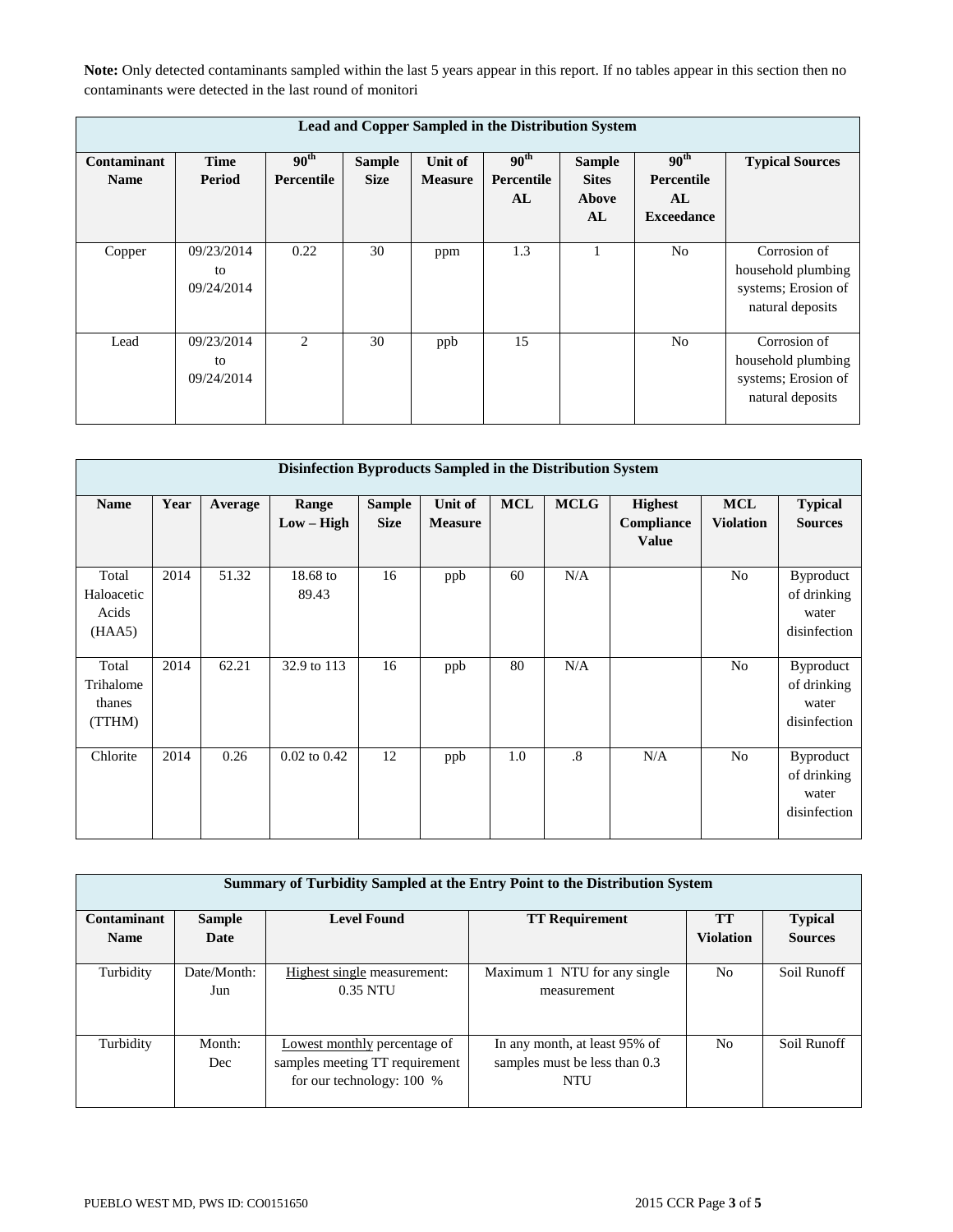| Radionuclides Sampled at the Entry Point to the Distribution System |                                                                                                                                                                                                                  |         |                         |                              |                           |            |             |                                |                                              |  |
|---------------------------------------------------------------------|------------------------------------------------------------------------------------------------------------------------------------------------------------------------------------------------------------------|---------|-------------------------|------------------------------|---------------------------|------------|-------------|--------------------------------|----------------------------------------------|--|
| Contaminant<br><b>Name</b>                                          | Year                                                                                                                                                                                                             | Average | Range<br>$Low - High$   | <b>Sample</b><br><b>Size</b> | Unit of<br><b>Measure</b> | <b>MCL</b> | <b>MCLG</b> | <b>MCL</b><br><b>Violation</b> | <b>Typical Sources</b>                       |  |
| Gross Alpha                                                         | 2014                                                                                                                                                                                                             | 0.08    | $0.08 \text{ to } 0.08$ |                              | pCi/L                     | 15         | $\Omega$    | N <sub>0</sub>                 | Erosion of<br>natural deposits               |  |
| Combined<br>Radium                                                  | 2011                                                                                                                                                                                                             | 0.6     | $0.6 \text{ to } 0.6$   |                              | pCi/L                     | 5          | $\Omega$    | N <sub>0</sub>                 | Erosion of<br>natural deposits               |  |
| Combined<br>Uranium                                                 | 2014                                                                                                                                                                                                             | 5.1     | 5.1 to 5.1              |                              | ppb                       | 30         | $\theta$    | N <sub>o</sub>                 | Erosion of<br>natural deposits               |  |
| Gross Beta<br>Particle<br>Activity                                  | 2011                                                                                                                                                                                                             | 0.9     | $0.9 \text{ to } 0.9$   |                              | pCi/L*                    | 50         | $\Omega$    | N <sub>o</sub>                 | Decay of natural<br>and man-made<br>deposits |  |
|                                                                     | *The MCL for Gross Beta Particle Activity is 4 mrem/year. Since there is no simple conversion between mrem/year and pCi/L EPA<br>considers 50 pCi/L to be the level of concern for Gross Beta Particle Activity. |         |                         |                              |                           |            |             |                                |                                              |  |

|                            | Inorganic Contaminants Sampled at the Entry Point to the Distribution System |              |                         |                              |                           |                 |                 |                                |                                                                                                                                                |
|----------------------------|------------------------------------------------------------------------------|--------------|-------------------------|------------------------------|---------------------------|-----------------|-----------------|--------------------------------|------------------------------------------------------------------------------------------------------------------------------------------------|
| Contaminant<br><b>Name</b> | Year                                                                         | Average      | Range<br>$Low - High$   | <b>Sample</b><br><b>Size</b> | Unit of<br><b>Measure</b> | $\bf MCL$       | <b>MCLG</b>     | <b>MCL</b><br><b>Violation</b> | <b>Typical Sources</b>                                                                                                                         |
| Arsenic                    | 2014                                                                         | $\mathbf{1}$ | $1$ to $1$              | $\mathbf{1}$                 | ppb                       | 10              | $\overline{0}$  | N <sub>o</sub>                 | Erosion of natural<br>deposits; runoff<br>from orchards;<br>runoff from glass<br>and electronics<br>production wastes                          |
| Barium                     | 2014                                                                         | 0.06         | $0.06 \text{ to } 0.06$ | $\mathbf{1}$                 | ppm                       | $\mathbf{2}$    | $\overline{2}$  | $\overline{No}$                | Discharge of<br>drilling wastes;<br>discharge from<br>metal refineries;<br>erosion of natural<br>deposits                                      |
| Fluoride                   | 2014                                                                         | 0.58         | $0.58$ to $0.58$        | $\mathbf{1}$                 | ppm                       | $\overline{4}$  | $\overline{4}$  | N <sub>o</sub>                 | Erosion of natural<br>deposits; water<br>additive which<br>promotes strong<br>teeth; discharge<br>from fertilizer and<br>aluminum<br>factories |
| Nitrate                    | 2014                                                                         | 0.4          | $0.4$ to $0.4$          | $\mathbf{1}$                 | ppm                       | $\overline{10}$ | $\overline{10}$ | N <sub>o</sub>                 | Runoff from<br>fertilizer use;<br>leaching from<br>septic tanks,<br>sewage; erosion of<br>natural deposits                                     |
| Selenium                   | 2014                                                                         | 6            | $6$ to $6$              | $\mathbf{1}$                 | ppb                       | $\overline{50}$ | 50              | $\overline{No}$                | Discharge from<br>petroleum and<br>metal refineries;                                                                                           |